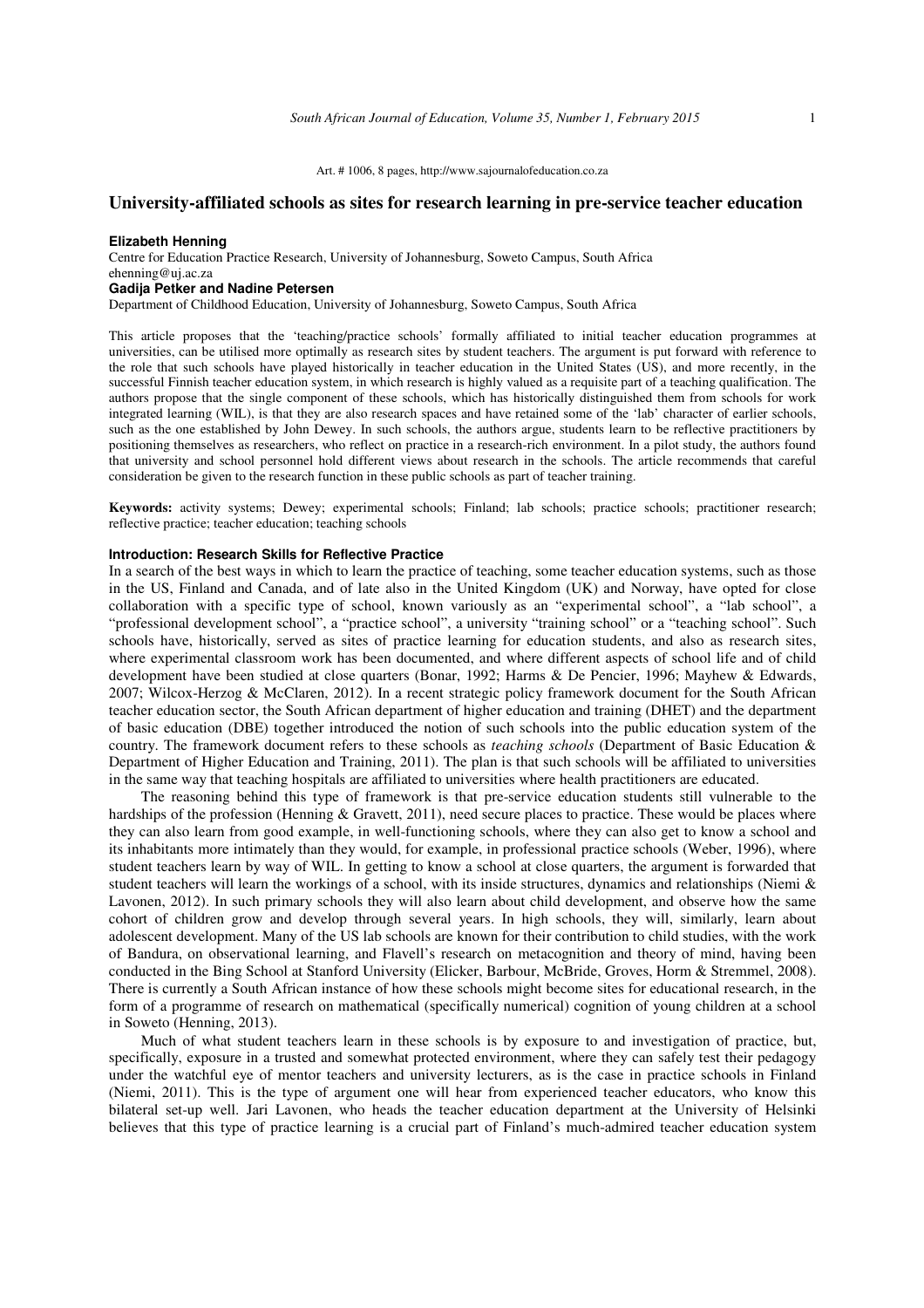(Lavonen, pers. comm., 20 November 2013, 3 September 2014). Other researchers from Finland agree and add that it is the *research basis* of the teacher education that has contributed to its success (Kansanen, 2003, 2005, 2007; Niemi, 2007, 2011; Niemi & Lavonen, 2012; Sahlberg, 2011; Westbury, Hansen, Kansanen & Björkvist, 2005) as does, Raiker (2011), a British researcher, who has studied teacher education in Finland in some depth.

On the website of the International Association of Laboratory Schools (http://laboratoryschools.org/), the stated aim of schools affiliated to teacher education programmes is also clearly stated: the schools are seen as safe places for learning to be a teacher, and they are also a place where experimental work and research can be done. Although there has been a sharp decrease in the number of lab schools in the US (Tanner, 1997), arguably, because they are not public schools, and because funding is a major challenge, the ones that remain active continue to espouse some of the ideals of the early lab schools. The best known example is the Dewey Lab School, which was founded in 1884 (Harms & De Pencier, 1996), and the Lincoln Lab School at Teachers College at Columbia University, which was founded in 1917.

In the 1920s and 1930s the Lincoln School was the most closely watched experimental school in the educational world, making solid contributions in the work of laboratory schools. It provided a select number of Teachers College students with clinical teaching experience, engaged in curriculum design and development, and provided an observation and demonstration site for teachers from around the United States and abroad. Its own experimental research institute promoted staff development and student teaching, and it distributed its printed materials in national journals and in mass mailings to schools throughout the United States (Lincoln School, n.d.).

Two aspects of teaching schools stand out: 1) they are regarded as 'protected' learning spaces where students of education are mentored and coached and 2) they are 'experimental'. Experimental in this sense means that in these classrooms, under the watchful eye of mentor teachers and the monitoring of student activity by university lecturers, the students can try novel ideas and test their skills and where they can conduct systematic inquiries as well. During their clinical training, student teachers can begin to build their own repertoire of pedagogic tools, while being nurtured to do this competently, if not as yet out in the broader professional world. By the same token, the teachers at these schools can conduct research too, and can utilise the help of academic staff at the university and use its resources (Mÿllÿviitta, pers. comm., 21 November 2013). In Finland, research competence is a primary requirement of a teaching qualification (Jyrhämä, Kynäslahti, Krokfors, By-

man, Maaranen, Toom & Kansanen, 2008; Kansanen, 2005, 2007; Niemi, 2011; Sahlberg, 2011). At schools in that country, it is not unusual to observe teachers gathering data and working experimentally with university colleagues in shared research projects (Mÿllÿviitta, pers. comm., 21 November 2013). A substantial number of teachers in Finland do this research towards a doctoral study (PhD). University researchers also use the opportunity of working on research projects in such controlled environments, where they can utilise existing large corpuses of data.

For education systems, too, such schools hold specific promise and benefit (Niemi, 2009, 2011). New ideas about assessment can, for example, be tried in controlled conditions.<sup>i</sup> Case studies and pilot investigations can be conducted in an environment where much data already exists, ready to be inserted into new studies where needed. In-depth inquiries into classroom practice and emergent pedagogical content knowledge of pre-service teachers can be systematically observed over time to inform policy too. According to Niemi (2009), in a system such as that of Finland, where all universities that educate teachers are linked to a "practice school", data from the various schools and universities can be utilised to search for patterns of successful teacher education. We would argue that in the South African educational system, which remains in transition, much evidence-based research (Phillips, 2000, 2014) is required for large-scale systemic interventions.

In a current study of a teaching school, the research focuses on what students learn in the school and what the role of peers, mentor teachers and university lecturers are in their blending of the world of practice with what they have learned in the university classroom. This research is conducted in a collaborating project with a university in Finland, investigating the role of the bilateral team members from the school and the university, and how the school serves as site of learning practice for them. We propose that the schools, as practice sites, can become a fertile ground for developing critical reflection skills about teaching, based on research skills. Our argument is that *reflective practice,* especially as espoused by Dewey (see Doll, 2004, referring to Dewey, 1933) resembles the research/inquiry process in the social sciences (Phillips, 2014). Dewey's notion of the "five phases of reflective thought" comprises a systematic set of actions that require a welltrained 'scientific eye' and include:

- 1. A *suggestive phase,* where the mind leaps too quickly to a possible solution;
- 2. An *intellectualisation phase,* where the difficulty felt is turned into a problem to be solved;
- 3. A *hypothesis-forming phase* to act as guide for close observation and data gathering;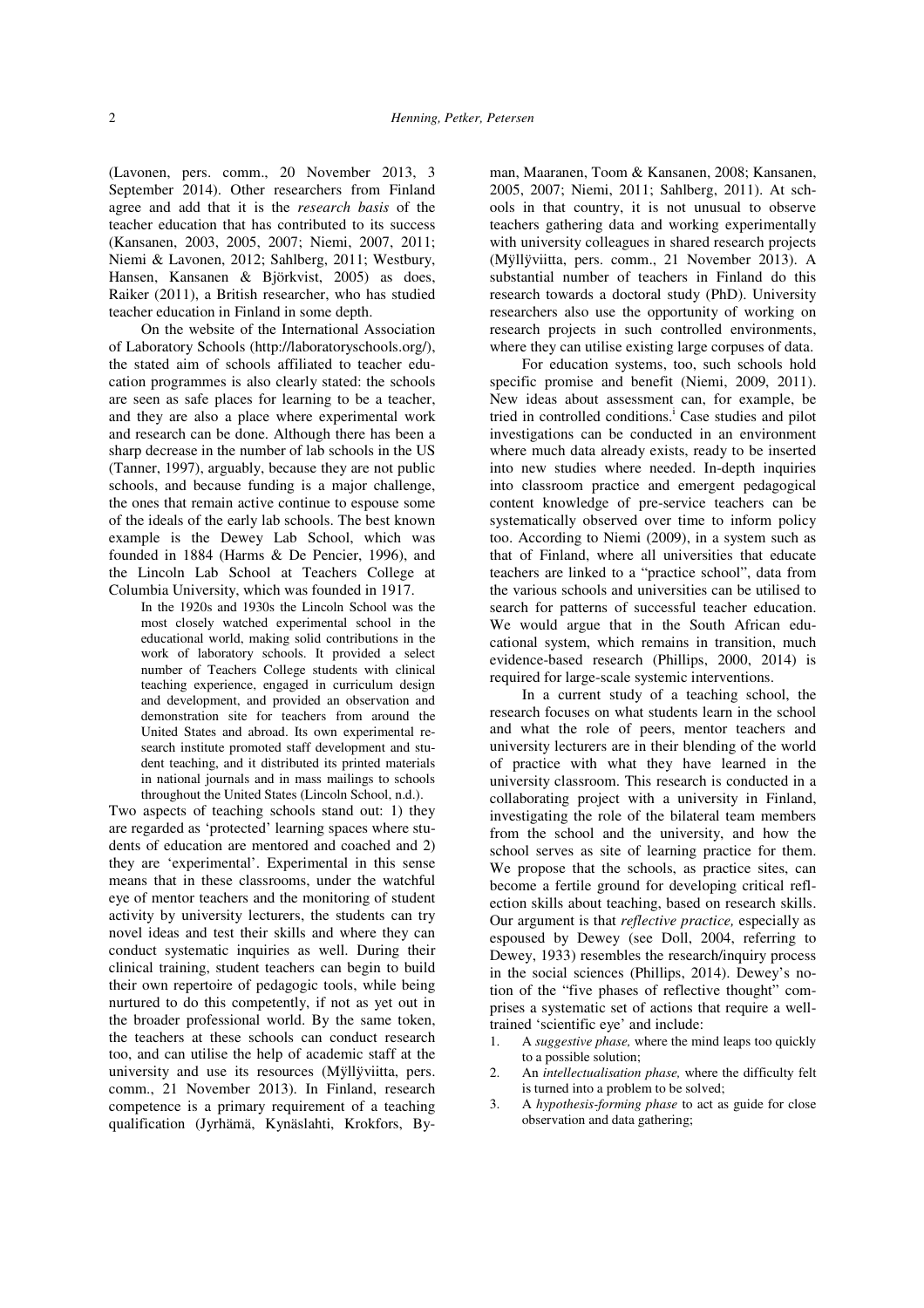- 4. A *reasoning phase,* where the mind logically examines;
- 5. A *testing by overt action phase* where corroboration, verification, or failure occur (Doll, 2004:53).

On this view, it can be said that a teacher gathers data and searches for practical solutions to problems as she continues through the daily work. Moreover, it would make practical sense to immerse pre-service teachers in *research* of practice, with the aim of teaching them research skills. These skills can be their *tools for reflective practice*, where they will need it as practitioners – in the classroom. In the Deweyan tradition (Dewey, 1938; Phillips, 2014) student teachers thus learn to problematise their practice, and to frame the problems they encounter in classrooms within the theory that they study. In the tradition of American pragmatism, this would mean that "ideas are to be evaluated in terms of their consequences and we can test those consequences for their usefulness" (Doll, 2004:53). Taking this view further, one can argue that a reflective practitioner is thus also a classroom 'pragmatist', first finding out what works, and then doing it. Anni Loukomies, a training school teacher and a university lecturer in Finland, argues that the most important question one can ask a teacher or a student teacher about any classroom activity is, "why are you doing this?" Furthermore, the response from the teacher or the student, she says, should provide both a theoretical and an empirical reason (Loukomies, pers. comm., 29 August 2014).

### Teaching Schools as Part of a System

Because teaching schools are variously connected to different systems, some systemic perspective on their role can be fruitful. They are not insulated spaces. Our theoretical position on the systemic connection of teaching schools is located in theories that were spawned by the legacy of Vygotsky's work, especially as propounded by Engeström (2001, 2011). He developed a heuristic device, known as an *activity system,* with which one looks upon human activity as a 'system' of people, artefacts, signs and events. The system comprises: 1) an acting *subject,* 2) who utilises *tools and signs,* to 3) act upon an *object.* In terms of a teaching school, the acting subjects can be seen as the university students, using all that the school can offer in terms of signs and tools to achieve their goal/objective of becoming a teacher-researcher. However, Engeström has added to these three dimensions, which, argues Cole (1998:218-219), come from the early "Russian cultural historical psychologists [who] used a triangle to picture the structured relation of the individual to the environment that arises *parri parsu* with artefact mediation". Engeström inserts the notions of: 1) a *community*

such as school staff and learners); 2) *rules* of activity (such as curricula, policies and frameworks); and 3) the *division of labour* (knowing who is responsible for which actions and identifying where the power of the activityii is located) into the heuristic. An *activity system,* as thinking device, or "gaze" (Wardekker, 2008) can, furthermore, assist in identifying contestations and tensions in the system and in whatever interventions take place within it and also in its intersection with other systems:

Interventions take place in complex and multi-layered activity systems, rife with recurring problems that are conceptualized [sic] as contradictions inherent in the structuring of the system. Interventions themselves are contested spaces, filled with tensions and resistance from a range of stakeholders (Gutiérrez & Penuel, 2014:20).

Looking at new teaching schools in South Africa from such an "intervention" perspective, we make the point that if a country's education authorities go to the trouble of establishing teaching schools at all teacher education institutions, it can be of benefit if at the same time, the stakeholders in the (systemic) enterprise can all increase their research competence. We argue that with that may come, concomitantly, also an increase in their (critical) reflective action capability, so as to engage in the activity of learning to be a teacher with knowledge and discretion.

We thus argue that research skills can add to critical reflection capabilities with which to see the tensions in an activity system of a school more clearly. Doing this may also assist in seeing the contestations of the various intersecting activity systems that impact a student *learning in a teaching school* (Figure 1). This would include skills, not only for the student teachers, but also for the mentor teachers at the school, as well as the faculty lecturers, all of whom would be team members in the same overall project of inquiry. Thus, within the limits of the convergent activity systems shown in Figure 1, one can ask the question of how research skills can add to powerful teacher education and how can they be used to highlight areas of tensions and contradiction (Engeström, 2001, 2011).

In the US, many lab schools have now closed down (Kochan, 1997). It may not have been only financial constraints that caused their closure, but it could be due to the fact that they have stopped to function as laboratories for thinking in and on practice: "During the past three decades, laboratory schools progressed from being innovative leadership sites for experimentation and demonstration to being maligned as irrelevant and unreal" (Kochan 1997:19). On the other hand, the oldest teaching training school in Finland, at the University of Jyväskylä, was founded in 1866. It developed in much the same way as the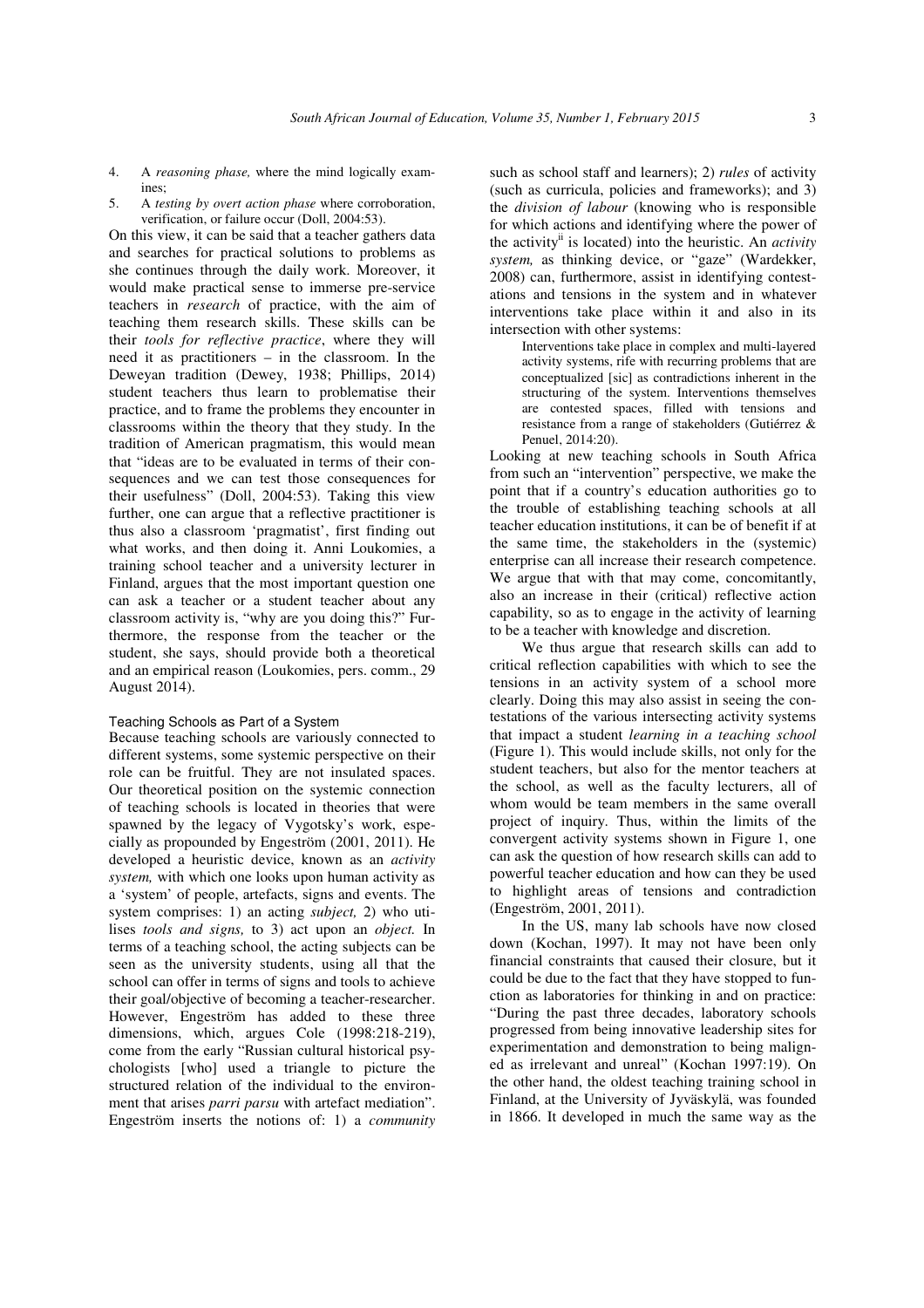Dewey Lab School, which grew into the Chicago Institute of Education. It continues to publish in much the same way as the school at Teachers College at Columbia University did in earlier years.

The University of Jyväskylä Teacher Training School has its own publication series. The series includes reports and articles from research, experimental and development projects implemented in the school, mainly written in Finnish. Several University of Jyväskylä students also complete their theses at the Teacher Training School, and they are assessed by

their respective departments (University of Jyväskylä, n.d.).

### A Pilot Inquiry

We now report briefly on a pilot study that examined the views of mentor school teachers and teacher educators on the topic of research in teaching schools, guided by the question: how do teaching school stakeholders view the relationship between *teaching practice* and *research* in teaching schools?<sup>iii</sup>



**Figure 1** Convergence of 'activity systems' for research-oriented teacher education

Participants and Data Collection

We conducted the inquiry as part of the preparation for a questionnaire that we developed to do a comparative study of student learning at teaching schools in Finland and in South Africa. We set the following questions for interviews with 17 teacher educators in universities and mentor teachers in teaching schools in the US, Canada, Finland and South Africa:

- 1. How do you see research in teaching schools (or lab schools, or practice schools)?
- 2. Describe:
	- i. the research in which you have participated in a teaching school;
	- ii. the research in which you would like to participate in a teaching school.
- 3. Say why you agree (or disagree) that research should be part of the brief of such schools.
- 4. What is your view on student teachers' reflective practice ability?
- 5. What is your view on student teachers' ability to apply their theoretical knowledge in their reflection on practice?
- 6. What is your view on students' ability to conduct research in a school?
- 7. What is your view on teaching school teachers' capability to conduct research in their classroom or in their school?

The interviews were conducted via *Skype*® *,* e-mail, or in person, over a period of two months towards the end of 2013, and at the beginning of 2014. Interviews lasted between 20 minutes and three hours. We utilised transcriptions of voice recordings, e-mail written responses and interview notes.

# Data Analysis

The recorded interview data were first grouped per question, and scrutinised to see which parts of the data were optimally usable. Non-usable data, such as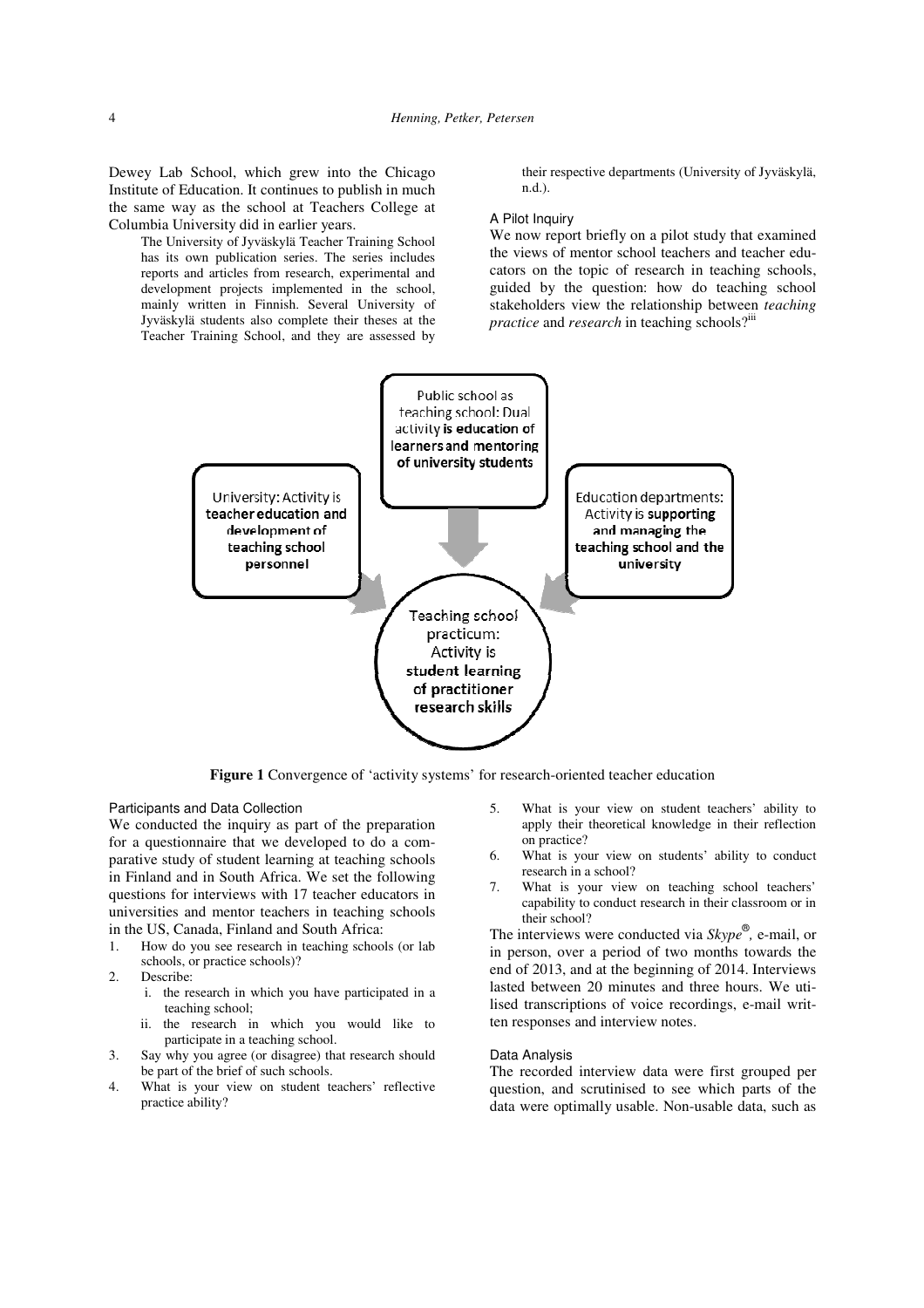talk diversions to non-related topics, were discarded. The criterion for usability was whether the responses addressed the primary research question in some way, and if it could potentially be used as *discourse markers* from which to construct the items of the questionnaire. These interviews were, thus, one avenue of preliminary item construct validation in preparation for the survey questionnaire.<sup>iv</sup> Other measures taken to strive for a reliable process and trustworthy/valid findings were that all documentation was filed and a 'chain of evidence' or 'audit trail' (Merriam, 1998), which can therefore guarantee the ability to recount the steps taken.

After the initial selection of usable utterances the data were coded per utterance, the size of which varied from short phrases to multiple sentences. Altogether 23 codes were awarded, after having labelled the utterances, utilising the help of an additional researcher in the team. The same procedure was followed as with the coding, but in this round of analysis, the code 'names' were collapsed into only four categories in what grounded theory methodologists (Strauss & Corbin, 1999) would refer to as *axial* coding subsequent to *open coding* (see Table 1), and which Miles and Huberman (1994) suggest should serve as *data displays.* Henning, Van Rensburg and Smit (2004) suggest a specific process of analysis, which we followed.

Before the categories and their constituent codes were examined to identify a pattern, we discussed the data with one researcher in Finland. We then utilised the 'gaze' of activity theory (Wardekker, 2008) as organising tool, with which to construct a pattern. Alongside this, we searched for evidence (or counter evidence) that might relate to our argument about reflective practice in the tradition of reflective practice as propounded by Deweyan pragmatism (Phillips, 2000). The data analysis was thus both inductive (coding utterances and collapsing the codes into categories), and deductive (using a specific theoretical 'gaze' to order the empirical pattern).

# **The Findings**

The pattern that we identified/assembled across the interviewee responses was that research is viewed as a somewhat vague and also contested characteristic of teaching schools. There were varying views from different countries, indicative of their teacher education practice (see Table 1). The four respondents from Finland voiced their opinion strongly, saying that their education reform since the 1970s has been based on the principle that all teachers will have a *research-oriented view* of their practice, and need to learn the skills for it in the teaching schools. They referred to the fact that students submit a research

dissertation as part of the requirement for their professional degree qualification. Other respondents were less adamant about this, and viewed research from different positions. Two respondents from leading lab schools in the US emphasised the research in *child development, conducted by academics,* but paid less attention to the need for students to learn to conduct classroom research. Three Canadian respondents mentioned the opportunity for students to develop *researcher practitioner skills.* Except for the respondents from Finland, there was general agreement about students' limited ability to conduct research, to reflect on their practice skilfully, and to *theorise their practice* on the basis of their studies in the programme. This is also their view on the teachers in the schools. The eight South African respondents' main emphasis was on the *state of (un) readiness of teachers* to take on the brief of mentor teachers with regard to research. They pointed out that teachers would need development programmes, and alluded to the multiple tensions with the local districts, and the provincial education department as an inhibitor.

The pattern that we saw across the data was that ideas about academic research skills and skills for reflection in daily practice were not aligned, except in the views of the participants from Finland, and to a lesser degree, the respondents from Canada. We would argue that some of the tensions we noticed may be due to the concepts of reflection and of research not being aligned for some respondents.

These findings have urged us to pursue this topic further, and to advocate for more emphasis on research in undergraduate education of teachers,<sup>v</sup> but specifically on the possibilities for using such skills as tools for classroom reflection upon practice.

# **Discussion: Practitioner Research and Learning to be a Reflective (Critical) Practitioner**

It is notable that the respondents did not see the relationship between *reflective practice* in the pragmatist tradition (Dewey, 1933) and *research competence.* In other words, for most of the participants research was not highlighted in any way as a way of learning to be a reflective practitioner. This gives us reason to propose that teaching schools should be purposefully defined as spaces of learning, to conduct *practitioner research* as part of learning to be a *reflective practitioner.* In the pragmatist tradition, "the value of an idea lies in the consequences resulting from a person's acting on the idea" (Doll, 2004:510). Dewey's "Five Aspects of Reflective Thought" (1933:106) shows much resemblance to the scientific method in the social sciences (Phillips, 2014), which he also pioneered.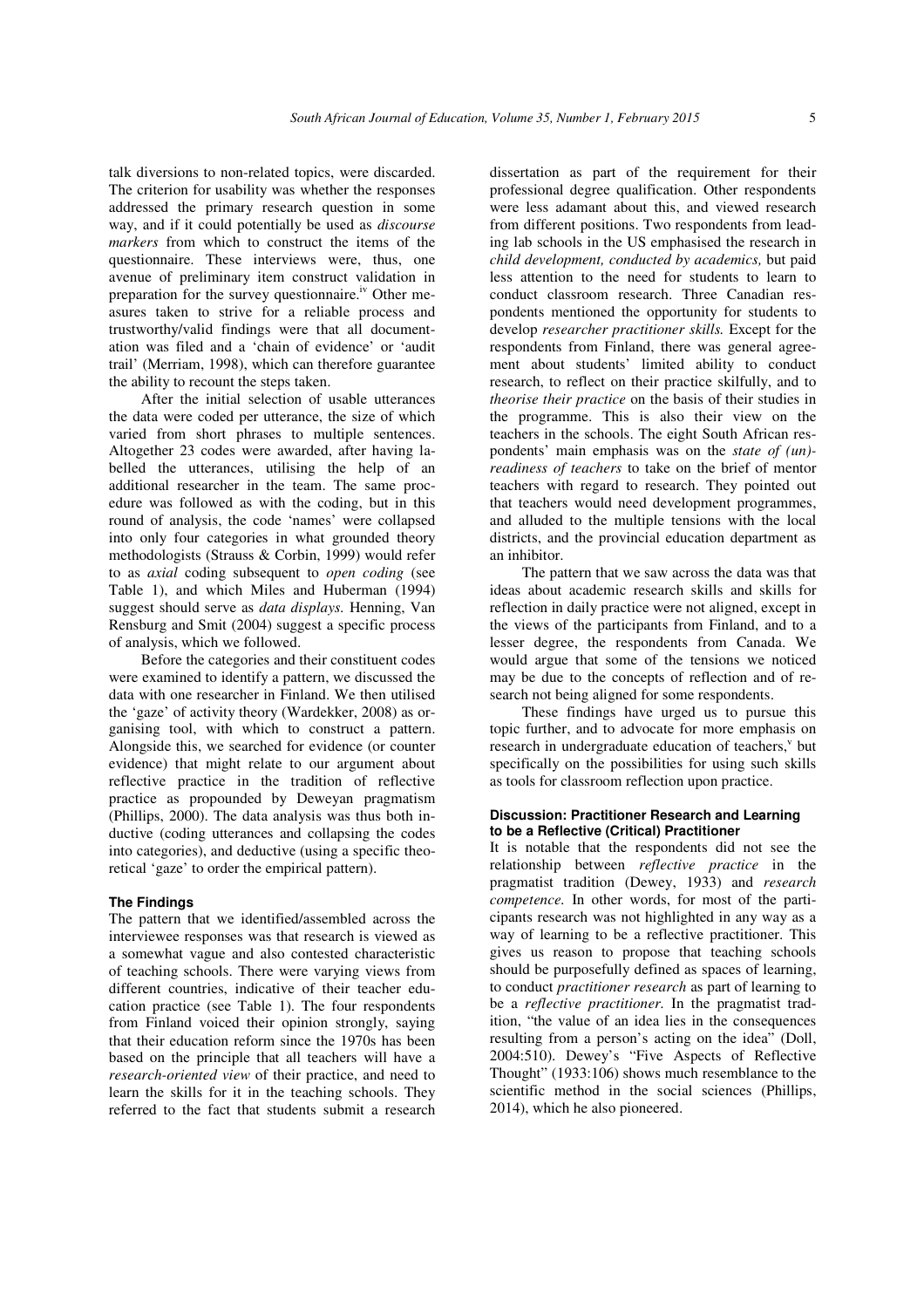| Category |                                                                | Research is<br>А.<br>conducted by                                                                                                       | B.<br>Students learn research<br>skills as part of their                                                                                                                                                                                                                | C.<br>Students conduct some<br>practitioner research,                                                                                                                                                                                                                                            | <b>Teachers</b> lack<br>D.<br>research                                                                                                                                              |
|----------|----------------------------------------------------------------|-----------------------------------------------------------------------------------------------------------------------------------------|-------------------------------------------------------------------------------------------------------------------------------------------------------------------------------------------------------------------------------------------------------------------------|--------------------------------------------------------------------------------------------------------------------------------------------------------------------------------------------------------------------------------------------------------------------------------------------------|-------------------------------------------------------------------------------------------------------------------------------------------------------------------------------------|
| Code     |                                                                | 'academics'                                                                                                                             | degree qualification,<br>but only some transfer<br>it to classrooms                                                                                                                                                                                                     | but do not align it with<br>teacher reflection skills                                                                                                                                                                                                                                            | competence                                                                                                                                                                          |
| 1.       | Research is<br>scientific<br>work                              | Teachers are<br>academics who<br>teach in a school.                                                                                     | Our teacher education is<br>research-based. This means<br>our teachers are researchers.                                                                                                                                                                                 | They do research as<br>practitioners and there is<br>some science to that.                                                                                                                                                                                                                       | We can't do research.                                                                                                                                                               |
| 2.       | Never<br>conducted<br>research                                 | I never learned to<br>$\phi$ it – this research.                                                                                        | I don't think what I have<br>done is really research. I just<br>assess the children.                                                                                                                                                                                    | I have never seen a student<br>in the school doing research.                                                                                                                                                                                                                                     | I have two degrees but<br>I have not done<br>research in the school.                                                                                                                |
| 3.       | Research is<br>(only)<br>empirical                             | You have to learn<br>research methods<br>and statistics.                                                                                | They learn methods of<br>research and use them in<br>their practice training.                                                                                                                                                                                           | In the schools they do<br>research for their thesis.                                                                                                                                                                                                                                             | We only learn<br>interviews.                                                                                                                                                        |
| 4.       | Teachers<br>are like lab<br>assistants                         | We help professors<br>to do their research.                                                                                             | Of course teachers help the<br>students and each other and<br>they help the lecturers too.                                                                                                                                                                              | We feel we help the<br>researchers from the<br>university but, me, I am not<br>a researcher.                                                                                                                                                                                                     | Most of us we only<br>help the lecturers but<br>we are not the<br>researchers.                                                                                                      |
| 5.       | Research<br>on<br>assessment<br>is<br>important                | The researchers<br>who come here like<br>to know about our<br>assessment.                                                               | It is one of the areas that<br>students like to research in<br>the schools.                                                                                                                                                                                             | They have no choice it is<br>part of their training to be a<br>classroom researcher.                                                                                                                                                                                                             | We learn to use the<br>data from the ANAs.<br>The district tells us<br>how to use it.                                                                                               |
| 6.       | Teaching<br>schools are<br>for<br>teaching<br>and<br>learning  | There is the view<br>that too much<br>research comes in<br>the way of the<br>essential work of<br>$schools - including$<br>lab schools. | Yes, we see schools have to<br>be about learning but, yes,<br>we also see that good<br>teaching is about being able<br>to research or to investigate<br>the teaching - so even<br>learning - you have to have<br>an attitude of looking for<br>measures to describe it. | The central focus of a school<br>is learning (and teaching)<br>but to be critical about both<br>vou need to do some<br>research to find out what is<br>going on behind the books<br>and the computers. I know,<br>but I don't do that. I am<br>always too busy. There is<br>too much paper work. | We are always busy<br>with teaching and<br>managing the school<br>and where will we<br>have time to learn<br>research – even<br>although we know it<br>is important.                |
| 7.       | Research<br>on financial<br>resources<br>of teaching<br>school | Lab schools always<br>have to have<br>professionals<br>investigating the<br>material resources.                                         | There are some students<br>who like to research<br>management and<br>administration, even<br>financial plans of a school<br>and we say it's okay.                                                                                                                       | I think class teachers are too<br>busy to worry about the<br>school's money.                                                                                                                                                                                                                     | As a school leader I<br>am expected to do<br>research on the state<br>of affairs of the<br>school's money. But it<br>is just reporting and<br>watching. It is not real<br>research. |
| 8.       | Research<br>on teacher<br>education<br>in teaching<br>school   | The professors who<br>come here want to<br>see if their<br>programme is<br>working.                                                     | There are some joint<br>projects, like the one we<br>have in South Africa and in<br>South Korea and other<br>places, where we want to<br>see how our teacher<br>education is working in the<br>practice schools.                                                        | In Canada it is important to<br>give account of all<br>additional programmes, so<br>one area on which we focus<br>is how the students look at<br>their own work.                                                                                                                                 | There is a lecturer,<br>who has tried to make<br>us researchers, who<br>can evaluate the<br>teacher education, but<br>we can only give<br>practical advice.                         |

Table 1 Example of data analysis with data extracts: eight codes in four categories\*

\*There were altogether 23 codes

In this lies the essence of our reasoning about why research ought to be a main focus in teaching schools. It may also be a reason why teacher education in Finland is so fruitful. The history of successful and enduring teaching schools have one thing in common: they see teachers as researchers *in/for* the profession and *of* the profession.

The Chicago Institute grew out of a small progressive elementary school (Harms & De Pencier,

1996) founded by Dewey. Perhaps in South Africa, institutes of educational research might be able to grow out of the affiliations between universities and teaching schools. In teaching, the practice and the research of teaching, the advisement of Hannele Niemi (2009) to the Teacher Education Policy in Europe (TEPE) group is worth noting. At a TEPE meeting, she argued that a competent teacher ought to be able to analyse a classroom situation like a re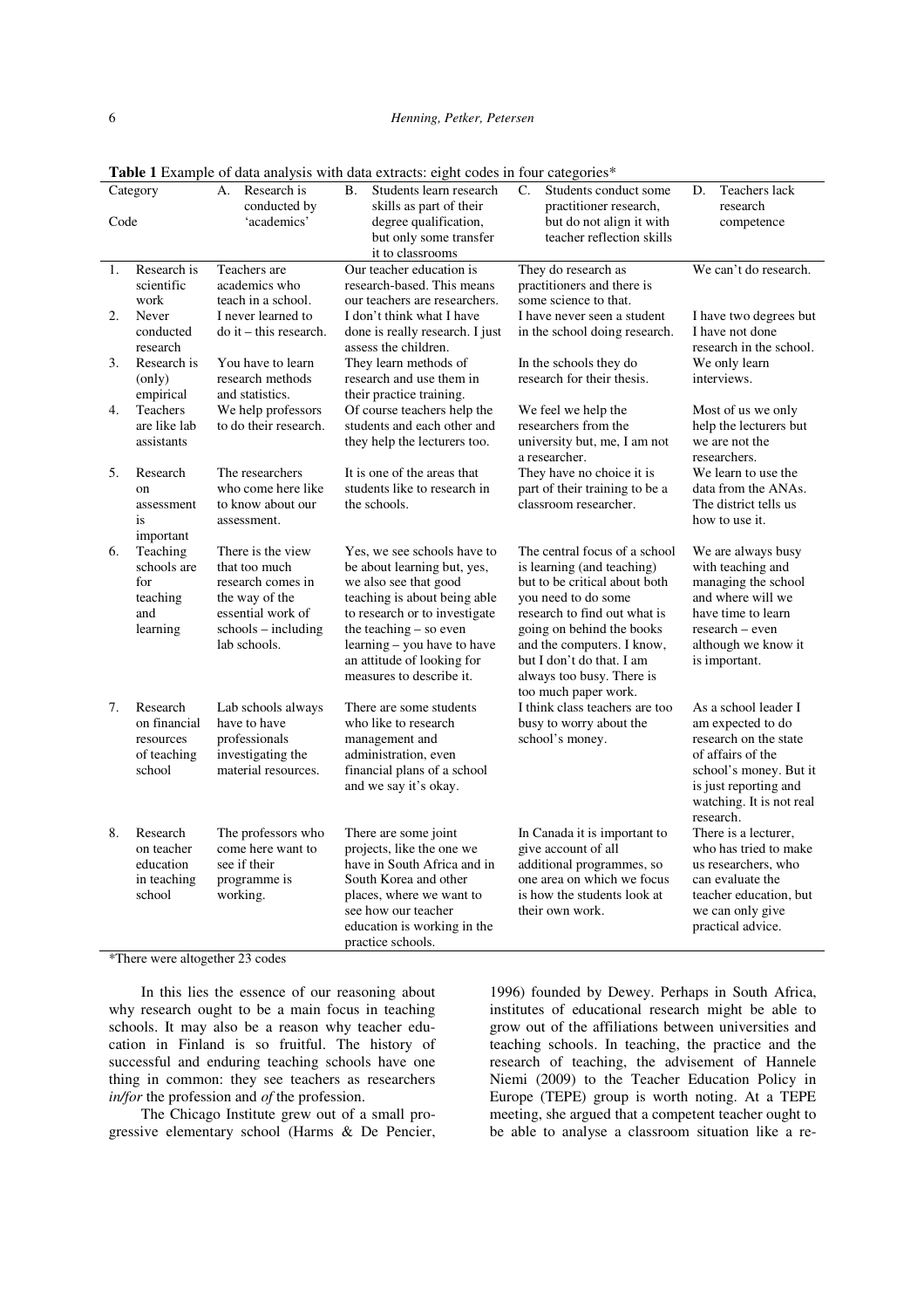searcher and then reflect and take action: "teacher competence must include a readiness to analyse a situation like a researcher, draw conclusions, and take action". The correspondence of what she says with Dewey's ideas about reflective practice is clear - the nature of the first teaching schools of the  $19<sup>th</sup>$  century may have a message for  $21<sup>st</sup>$  century teaching schools.

Toom, Kynäslathi, Krokfors, Jyrhämä, Byman, Stenberg, Maaranen and Kansanen (2010:333) have this to say about research-oriented teacher education: "the aim is not to produce researchers, but rather to provide students with skills and knowledge to complete their own studies, observe their pupils, and analyse their thinking".

## **Acknowledgement**

The research is conducted with a grant from the National Research Foundation (South Africa) for partnership with an institution in Finland: Grant number UID85731 for Prof. Nadine Petersen.

#### **Notes**

- As South African researchers, we cannot help wondering if an in-depth pilot study of the annual national assessments (ANAs) in the country would have taken off in the way it did, if a panel study in such a school had been conducted beforehand over a number of years.
- The English language does not capture the concept of 'activity' as well as some other languages, such as German (*Tätigkeit*, or 'doingness'), in translation from the original Russian.
- The programme of research has been certified by the Ethics Committee of the Faculty of Education of the University of Johannesburg in a programme of research on teaching schools.
- The questionnaire has since been completed and trials were conducted with it in Helsinki and in Johannesburg in February and March 2014. A meeting took place in September 2014 in Helsinki to finalise the questionnaire.
- As a result of this pilot study, 11 undergraduate students now receive National Research Foundation bursaries to suport their participation in research projects in the research centre on the Soweto campus.

#### **References**

- Bonar BD 1992. The role of laboratory schools in American education. *National Association of Laboratory Schools Journal,* 17(1):42–53.
- Cole M 1998. *Cultural psychology. A once and future discipline.* Cambridge, MA: Harvard University Press.
- Department of Basic Education & Department of Higher Education and Training 2011. *Integrated Strategic Planning Framework for Teacher Education and Development in South Africa 2011-2025.* Pretoria: Department of Basic Education & Department of Higher Education and Training. Available at http://www.education.gov.za/LinkClick.aspx?filetick et=SE/qk1OumtE%3D. Accessed 28 October 2014.
- Dewey J 1933. *How we think. A restatement of the relation of reflective thinking to the educative process.*  Boston: DC Heath.
- Dewey J 1938. *Logic: The theory of inquiry.* New York: Holt, Rinehart & Winston.
- Doll W 2004. The culture of method. In WE Doll, MJ Fleener, D Trueit & J St. Julien (eds). *Chaos, Complexity, Curriculum, and Culture: A conversation.* New York: Peter Lang.
- Elicker J, Barbour N, McBride B, Groves M, Horm D & Stremmel A 2008. *Child development in laboratory schools: Using applied developmental science as a framework for increasing research viability.* Paper presented at the biannual Conference on Human Development, Indianapolis, IN.
- Engeström Y 2001. Expansive learning at work: Toward an activity theoretical reconceptualization. *Journal of Education and Work,* 14(1):133-156.
- Engeström Y 2011. From design experiments to formative interventions. *Theory & Psychology,* 21(5):598-628. doi: 10.1177/0959354311419252
- Gutiérrez KD & Penuel WR 2014. Relevance to practice as criterion for rigor. *Educational Researcher,* 43(1):19- 23.
- Harms W & De Pencier I 1996. *Experiencing education: 100 Years of learning at the University of Chicago Laboratory Schools.* Chicago, IL: University of Chicago Laboratory Schools.
- Henning E 2013. Forging a research community of practice to find out how South African children make their world mathematical. *South African Journal of Childhood Education,* 3(1):141-155. Available at http://www.uj.ac.za/EN/Faculties/edu/CentresandInst itutes/UJICE/SouthAfricanJournalofChildhoodEducat ion/Documents/SAJCE%20june%202013.pdf. Accessed 28 October 2014.
- Henning E & Gravett S 2011. Pedagogical craft and its science: Janus-faced in pre-service teacher education. *Education as Change: Journal of Curriculum Research,* 15(S):S21-S33. doi: 10.1080/16823206.2011.643617
- Henning E, Van Rensburg W & Smit B 2004. *Finding your way in qualitative research.* Pretoria: Van Schaiks.
- International Association of Laboratory Schools. Available at http://laboratoryschools.org/. Accessed 2 October 2013.
- Jyrhämä R, Kynäslahti H, Krokfors L, Byman R, Maaranen K, Toom A & Kansanen P 2008. The appreciation and realisation of research-based teacher education: Finnish students' experiences of teacher education. *European Journal of Teacher Education,* 31(1):1–16.
- Kansanen P 2003. Teacher education in Finland: Current models and new developments. In B Moon, L Vlăsceanu & C Barrows (eds). *Institutional approaches to teacher education within higher education in Europe: Current models and new developments.* Bucharest: UNESCO.
- Kansanen P 2005. The idea of research-based teacher education. In E Eckert & W Fichten (eds). *Schulbegleitforschung. Erwartungen - Ergebnisse*